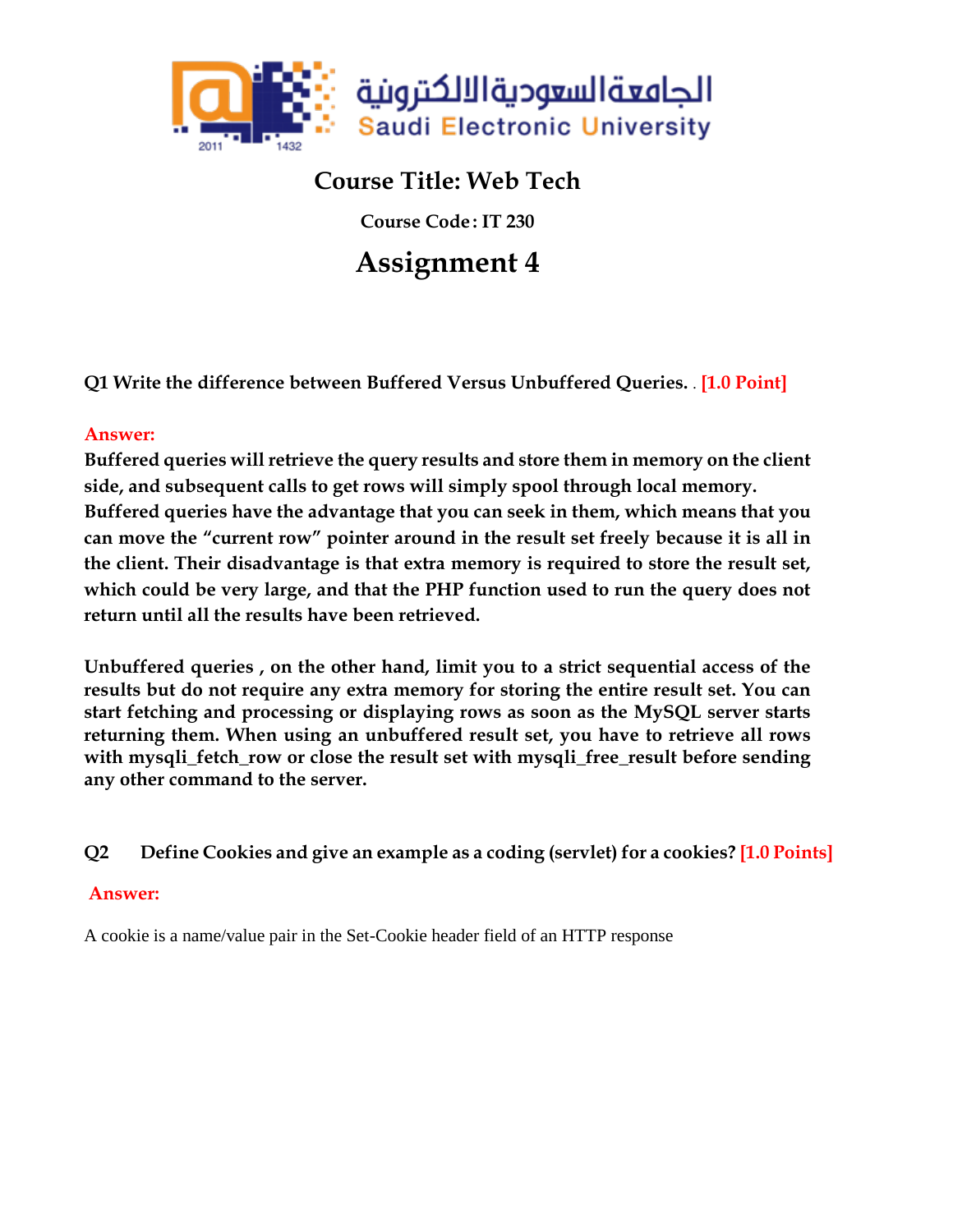#### Due date:

```
public void doGet (HttpServletRequest request,
                   HttpServletResponse response)
    throws ServletException, IOException
€
    // Get count from cookie if available, otherwise
    // use initial value.
    int count = 0;
    Cookie[] cookies = request.getCookies();
    if (cookies != null) {
        for (int i=0; (i<cookies.length) && (count==0); i++) {
            if (cookies[i].getName().equals("COUNT")) {
                count = Integer.parseInt(cookies[i].getValue());
            }
        }
    }
```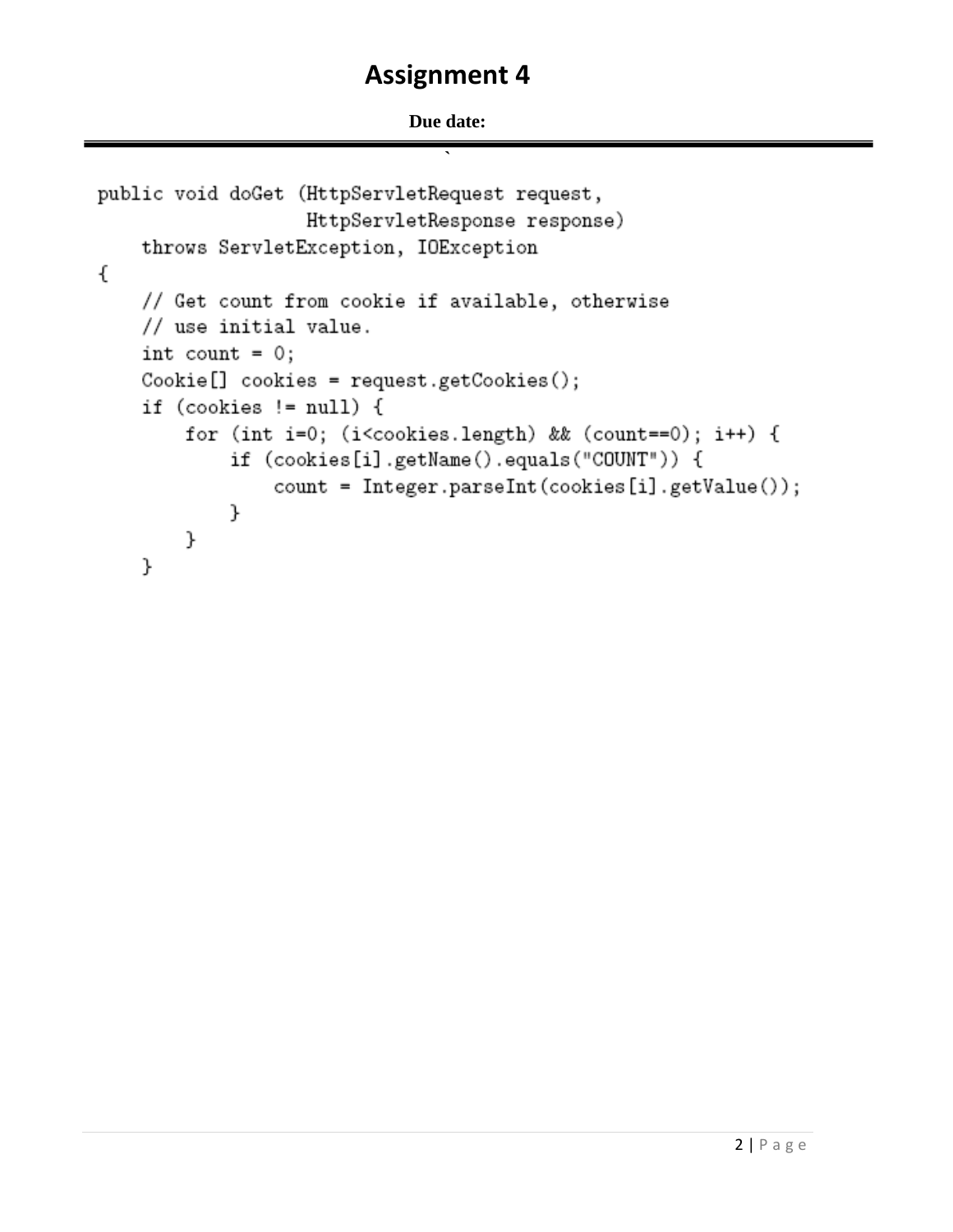**`**

## **Q3: List what the XML document consists of, then select which of the following is a "well formed"** XML document: *lateral* **[1.0 Points]**

- 1. <?xml version="1.0"?> <note> <to>Tove</to> <from>Jani</from> <heading>Reminder</heading> <body>Don't forget me this weekend!</body> </note>
- 2. <?xml version="1.0"?> <to>Tove</to> <from>Jani</from> <heading>Reminder</heading> <body>Don't forget me this weekend!</body>
- 3. <?xml version="1.0"?> <note> <to age="29">Tove</to> <from>Jani</from> </note>
- 4. <?xml version="1.0"?> <note> <to age=29>Tove</to> <from>Jani</from> </note>

### **Answer: 1 & 3 are "well formed" XML documents. An XML document consists of**

- Markup
	- o Tags, which begin with < and end with >
	- o References, which begin with & and end with ;
		- Character, e.g.  $&\#x20;$
		- **Entity, e.g. <**
- Character data: everything not markup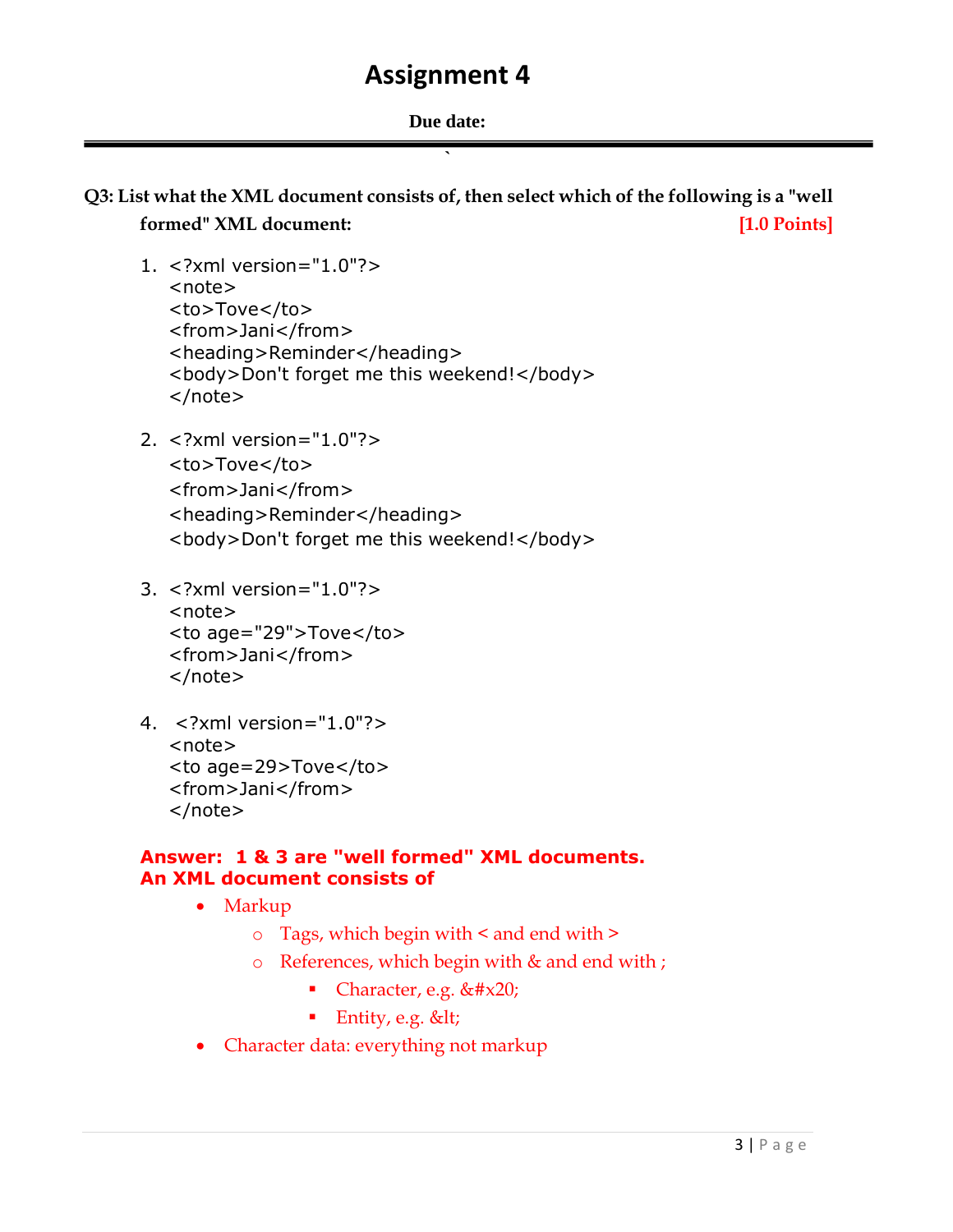### **Due date: `**

- Comments
	- o Begin with <!--
	- o End -->
	- o Must not contain –
- CDATA section
- Special element the entire content of which is interpreted as character data, even if it appears to be markup
	- o Begins with <![CDATA[
	- o Ends with ]]>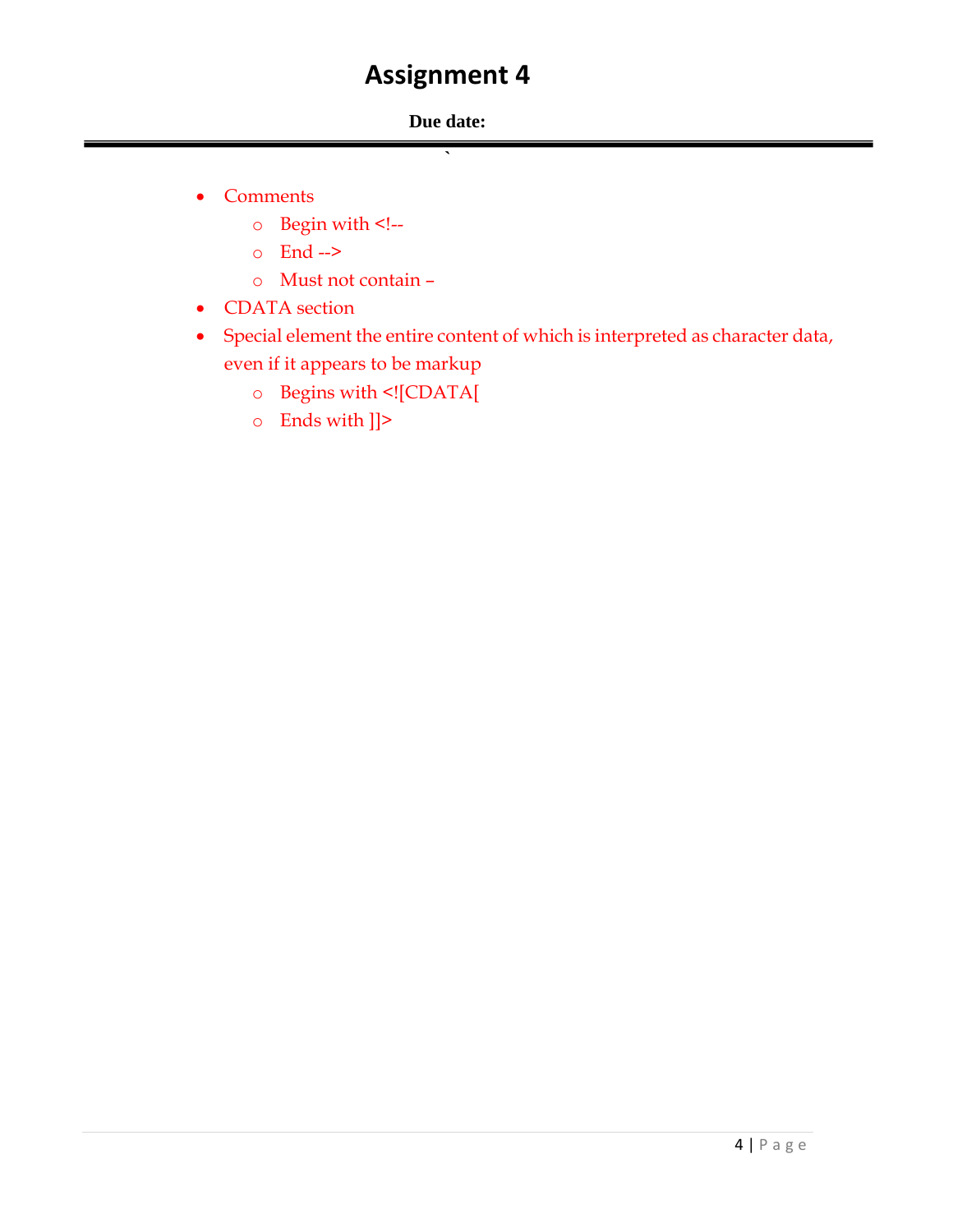**Due date:** 



#### **Answer:**

```
public class HelloWorld extends HttpServlet {
   @Override
   public void doGet(HttpServletRequest request,
                           HttpServletResponse response)
         throws ServletException, IOException {
      PrintWriter out = response.getWriter();
      out.println
      ("<!DOCTYPE html \n" +
                 " PUBLIC \"-//W3C//DTD XHTML 1.0 Strict//EN\" \n" +
                 " \"http://www.w3.org/TR/xhtml1/DTD/xhtml1-strict.dtd\"> \n" +
                "<html xmlns='http://www.w3.org/1999/xhtml'> \n" +
                " <head> \n\cdot" +
                " \langle \text{title} \rangle \langle n" +Hello.java \n" +
                " \langle/title> \n" +
                " \langle/head> \n" +<br>" \langlehody> \n" +
                " \left\langle \text{body} \right\rangle \ln" +<br>"\left\langle \text{hold} \right\rangle "
                         " <h1> Hello World! </h1>" +
                " \langle h2 \rangle \langle n" +
                " My Name is:...... \ln" +
                " \langle /h2 \rangle \ln" +" \langle h2 \rangle Adress:...... \langle h2 \rangle "+
                " \langle h2 \rangle Mobile :..... \langle h2 \rangle " +
```